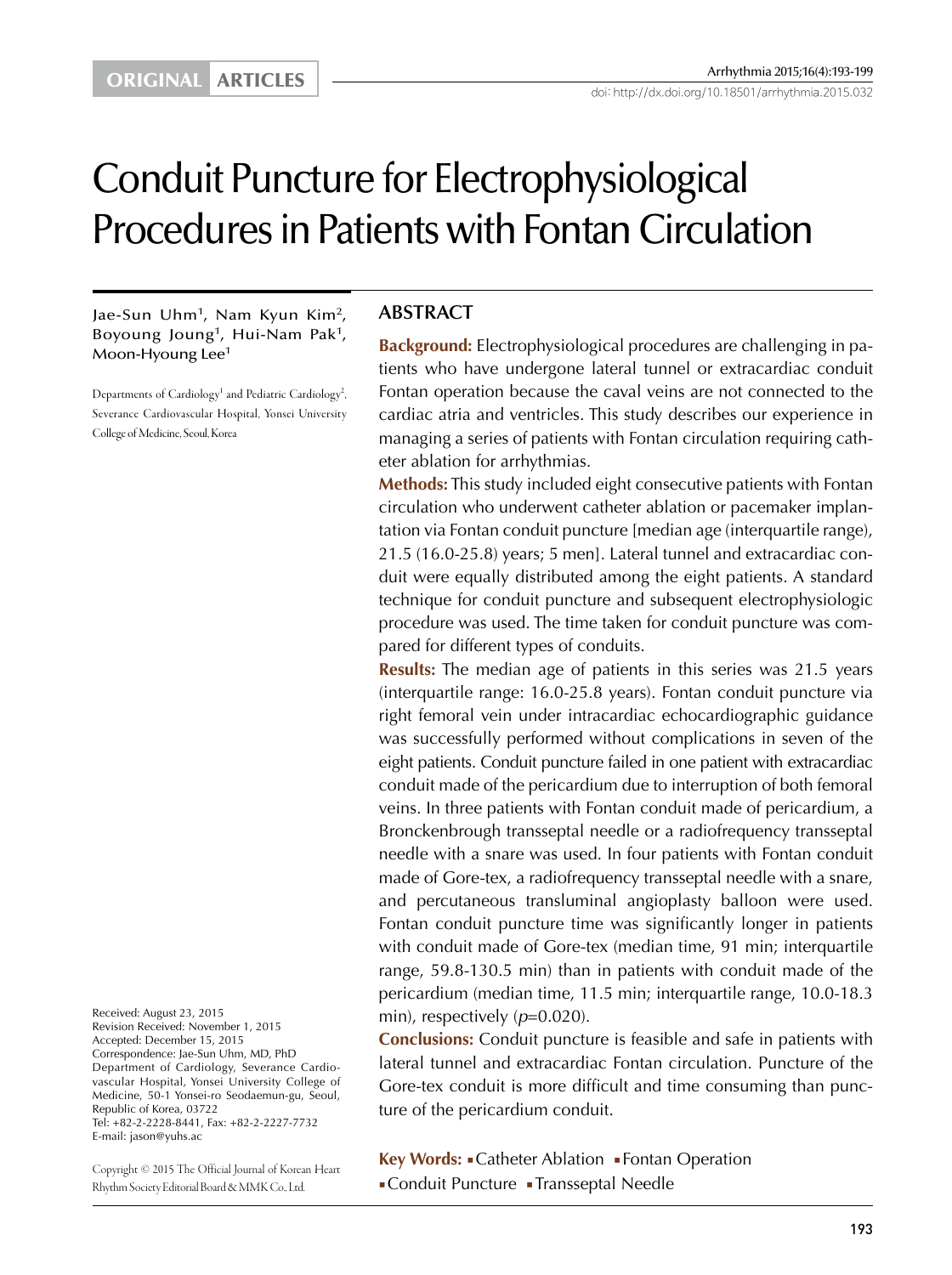# **Introduction**

Survival of patients with complex congenital heart disease has increased in recent years due to improvements in surgical and interventional techniques as well as in medical management.1 As a result, there is an increase in the number of adult patients with congenital heart disease. Since arrhythmias and heart failure are common issues in adult patients with congenital heart disease, it is not surprising that there is a rise in the demand for electro physiological studies and cardiac implantable electronic device implantations in these patients.<sup>1</sup>

Fontan operation is a standard palliative procedure for functionally single ventricle.2 First-generation Fontan operation involves direct connection of the right atrium to the pulmonary artery.3 Second and third-generation Fontan operations create a total cavopulmonary connection by using either the lateral tunnel (an intra-atrial tunnel) or the extracardiac conduit (Figure 1).4 The conduit is usually made of autologous pericardium or Goretex.

Electrophysiological procedures are challenging in patients who have undergone the lateral tunnel or extracardiac conduit Fontan operation because the caval veins are not connected to the atria and ventricles. The present study is performed to demonstrate feasibility and safety of conduit puncture in patients who have undergone lateral tunnel or extracardiac conduit Fontan operation.

#### **Methods**

This study included all consecutive patients in the period between December 2013 to February 2015 requiring catheter

ablation or pacemaker implantation for arrhythmias after Fontan operation. Patients had either lateral tunnel or extracardiac conduit Fontan operations using autologous pericardium or Goretex as the conduit material.

All electrophysiological studies were performed under local anesthesia with mild to moderate sedation and required patients to be fasting. Conduit angiography was performed as an initial step in all cases. Before conduit puncture, two quadripolar electrophysiologic catheters were introduced transcutaneously through the femoral artery and the vein respectively. The first catheter was introduced through the femoral artery and passed along the aorta into the ventricle for recording ventricular signals and pacing the ventricle. In patients with lateral tunnel, the second catheter was introduced through the femoral vein, passed through the inferior vena cava and placed in the lateral tunnel at the level of the atrium for recording atrial signals and pacing the atrium. Similarly, in patients with extracardiac conduit, the second catheter was placed in the esophagus at the level of the atrium. for recording atrial signals and pacing the atrium. When ECG showed sinus rhythm at the beginning of an electrophysiological study, basic electrophysiological studies and electric with or without pharmacologic stimulation was performed for tachycardia induction. After tachycardia was induced, conduit puncture was performed.

Conduit puncture was first attempted with a Brockenbrough transseptal needle (BRK-1; St. Jude Medical, Minnetonka, MN, USA) and a Swartz introducer (SR-0 or SL-1; St. Jude Medical) in all patients under intracardiac echocardiography guidance. The dilator tip of the Swartz introducer was held with a snare catheter (PFM Medical, Nonnweiler, Germany) to prevent it from sliding up along the conduit wall (Figure 2). In cases where a



Figure 1. (A) Atriopulmonary connection Fontan operation. (B) Lateral tunnel Fontan operation. (C) Extracardiac conduit Fontan operation.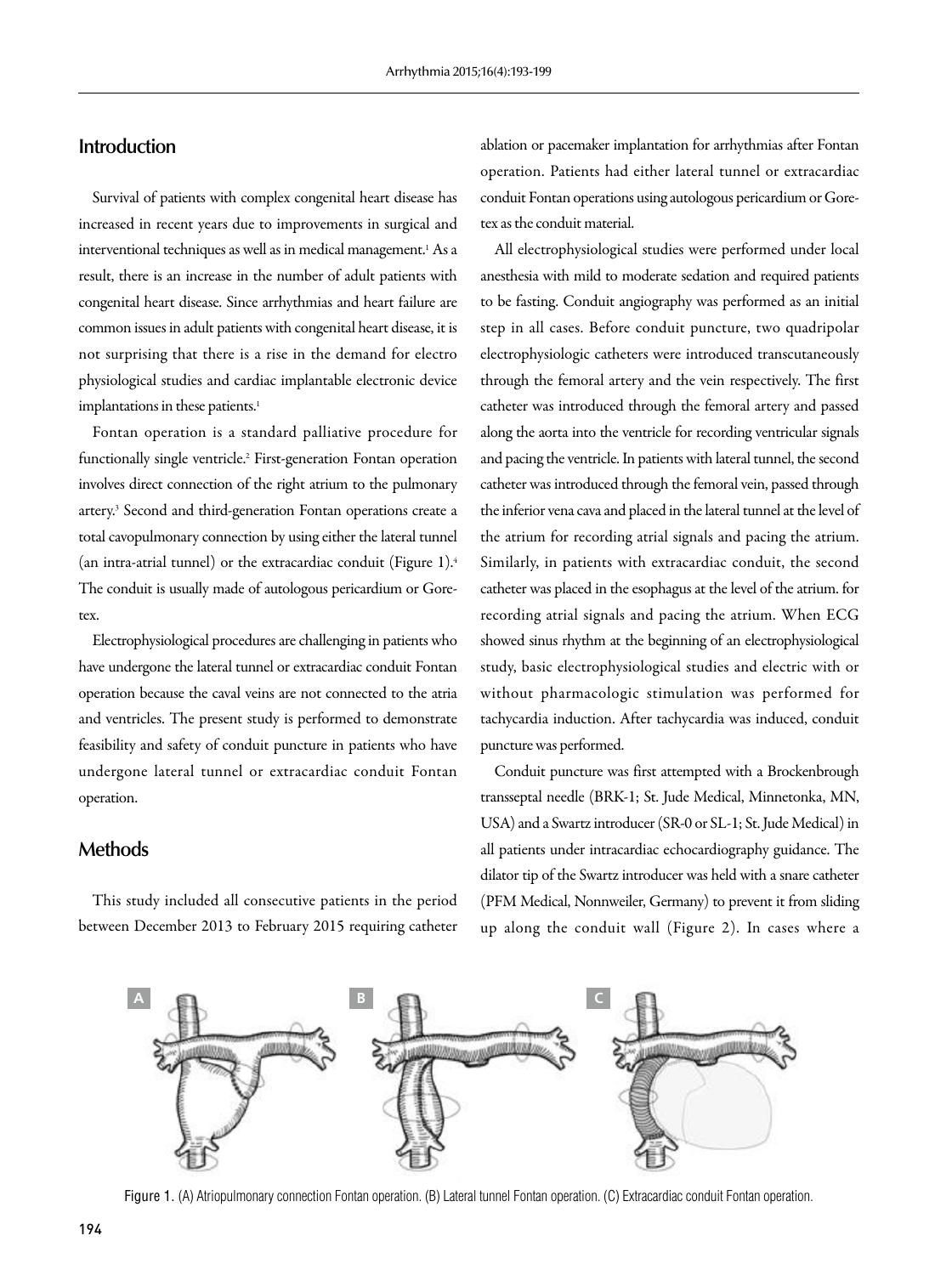

Figure 2. Conduit puncture in lateral tunnel Fontan with pericardium conduit. (A) Fontan conduit angiography. (B) Conduit puncture fluoroscopy. (C) Intracardiac echocardiography during conduit puncture. (D) The Brockenbrough transseptal needle and the Swartz introducer with snare holding the dilator tip as a maneuver to prevent needle sliding up along the conduit wall. C, Fontan conduit; HV, hepatic vein; ICE, intracardiac echocardiography; IVC, inferior vena cava; LPA, left pulmonary artery; RA right atrium.

Brockenbrough transseptal needle failed to create a conduit puncture, a radiofrequency transseptal needle (Baylis Medical Company, Montreal, Canada) was used. Further, if the Swartz introducer could not be inserted into the atrium via the conduit puncture, the conduit puncture was dilated by various sizes and kinds of percutaneous transluminal angioplasty (PTA) balloons inserted over a guidewire into the atrium (Figure 3). Cutting balloons or non-compliant balloons were used where conduit punctures could not be dilated with PTA balloons, failing which dilator of an Inoue balloon (Toray Corporation, Tokyo, Japan) was used (Figure 4).

A conventional mapping maneuver and 3-dimensional electroanatomical mapping with CARTO (Biosense Webster, Diamond Bar, CA, USA) or EnSite NavX (St. Jude Medical) was performed to determine the origin and mechanism of tachycardia. During the procedure, activated clotting time was maintained between 300 to 400 seconds by heparin infusion. Radiofrequency catheter ablation was performed at the point of the earliest electric activity in cases of focal tachycardia or the critical point of the reentry circuit in cases of reentrant tachycardia. The endpoint of an electrophysiological study was termination of tachycardia during radiofrequency energy delivery and non-inducibility of the tachycardia during atrial burst pacing and isoproterenol infusion.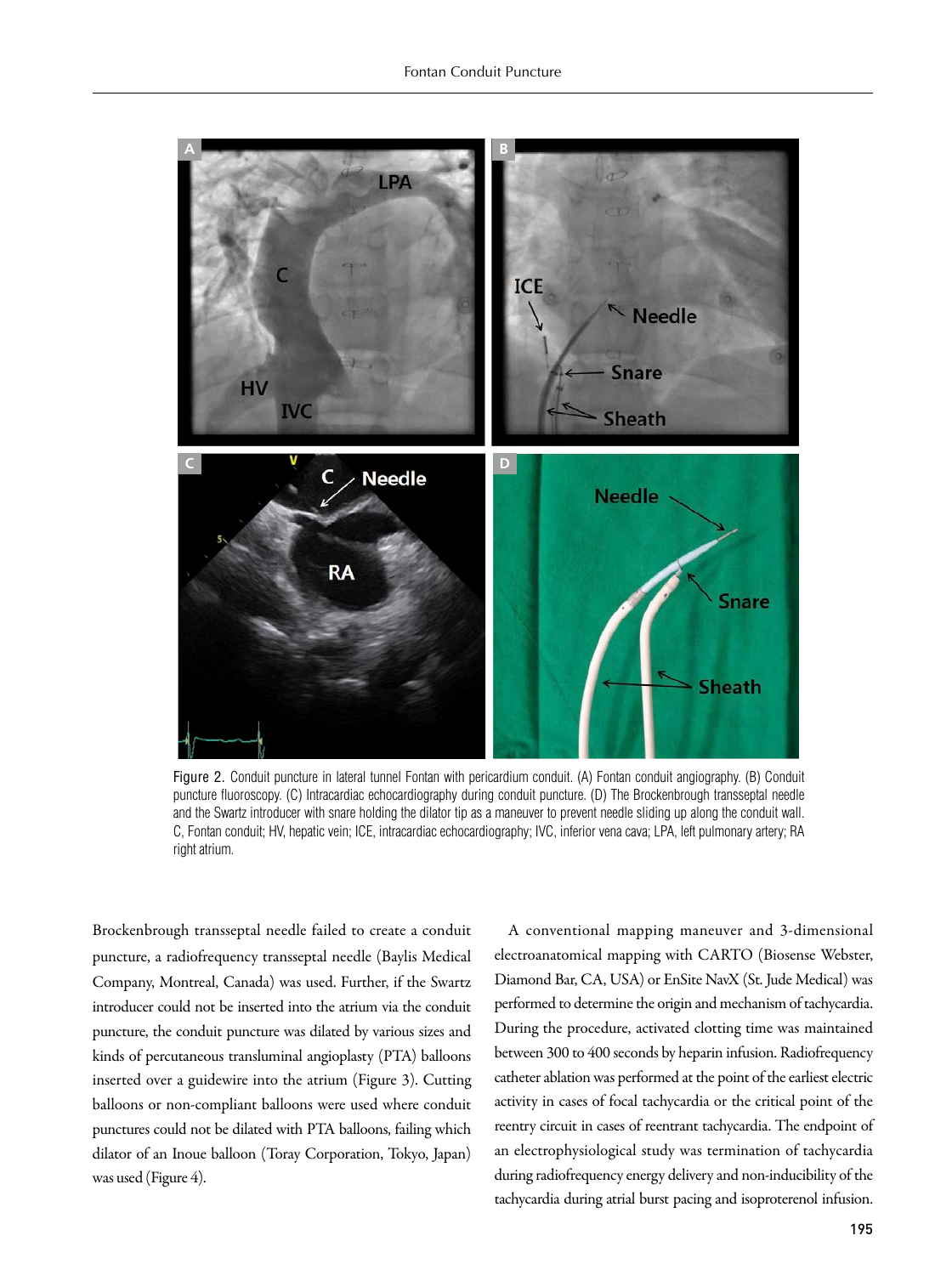

Figure 3. Conduit puncture in extracardiac conduit made of Gore-tex.<sup>5</sup> (A) Fluoroscopic image of conduit puncture with radiofrequency transseptal needle stabilized by a snare holding the dilator tip. (B) Fluoroscopic image of dilation of the conduit puncture with a percutaneous transluminal angioplasty balloon. ICE, intracardiac echocardiography; RF, radiofrequency.



Figure 4. Conduit puncture in extracardiac conduit made of Gore-tex. (A) Fontan conduit angiography. (B) Fluoroscopic image of dilation of the conduit puncture with dilator of an Inoue balloon. A, atrial; C, Fontan conduit; ICE, intracardiac echocardiography; IVC, inferior vena cava; LPA, left pulmonary artery; RPA, right pulmonary artery; V, ventricular.

The angle between Fontan conduit wall and the inferior vena cava was measured. Time for conduit puncture was recorded. Major complications associated with conduit puncture were defined as hemopericardium or cardiac tamponade, stroke and vascular access site bleeding requiring transfusion.

#### **Statistical Analysis**

Continuous data is presented as median (interquartile range). Puncture times for different conduit materials were compared by using Mann-Whitney test. P-values less than 0.05 were considered statistically significant. Data was analyzed by using the Statistical Package for the Social Sciences (SPSS), version 20.0 (IBM Inc., Armonk, NY, USA).

#### **Results**

A total of eight patients were included in the study. The median age of patients in this study was 21.5 years (interquartile range, 16.0-25.8 years). Five of the patients were men. Lateral tunnel and extracardiac conduit were equally distributed among the eight patients, with four each having either one of the variants of the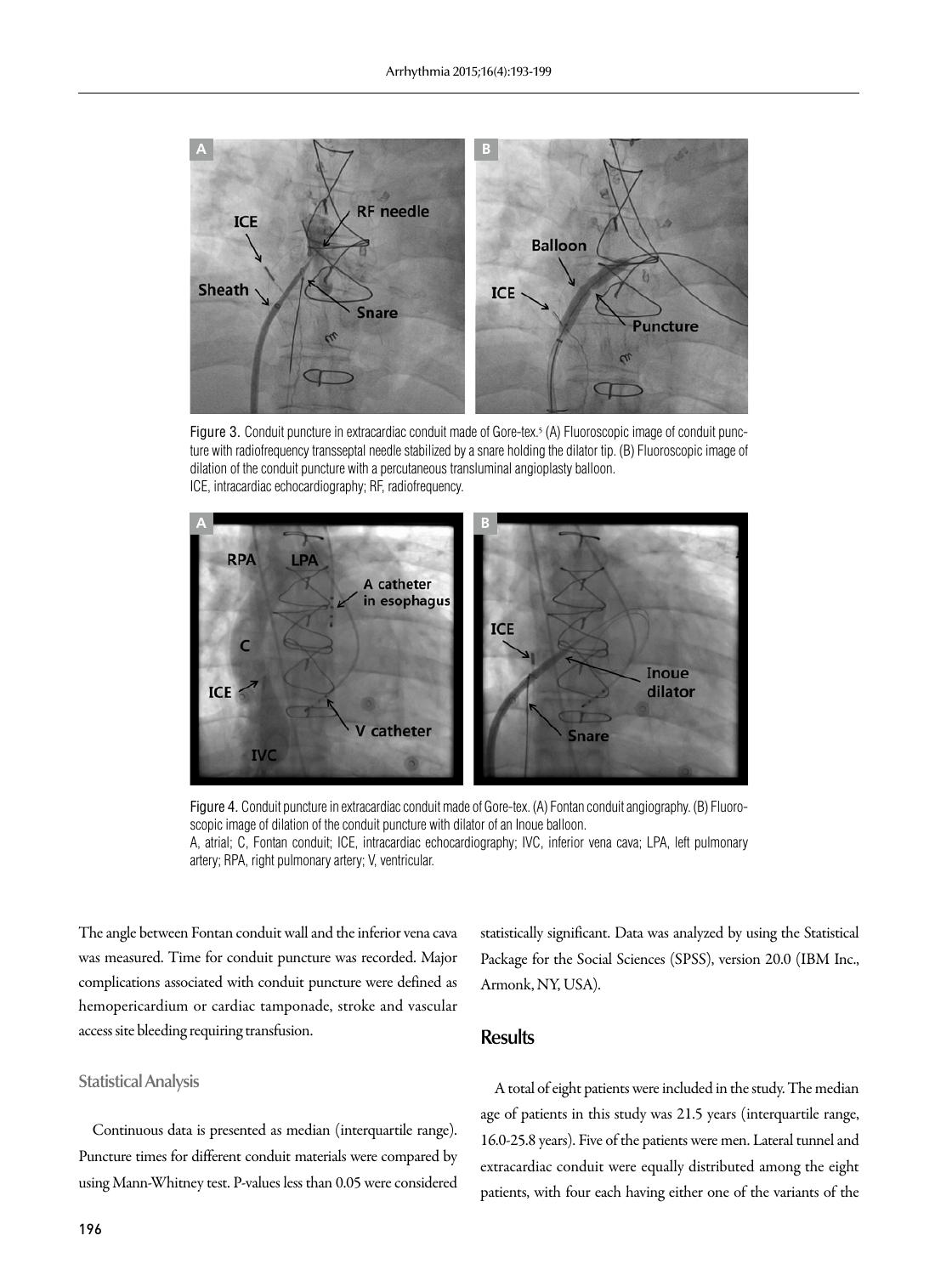Fontan operation performed respectively. Among patients with lateral tunnel Fontan, three had autologous pericardium and one had Gore-tex as conduit material. On the other hand, in the extracardiac conduit Fontan group, three had Gore-tex conduits while one had autologous pericardium conduit. The indications for electrophysiological study were narrow QRS tachycardia in five patients and atrial flutter in two patients respectively. One patient received a DDDR pacemaker implantation for sick sinus syndrome (Table 1).<sup>5</sup> In this patient, epicardial pacemaker implantation has been tried and failed because of severe pericardial adhesion and very thin ventricular wall.

The median duration between Fontan operation and onset of tachycardia was 14.1 years (9.5-17.3 years). In seven of eight patients, Fontan conduit puncture could be performed successfully via the right femoral vein and without any complications. In one patient with extracardiac conduit made of autologous pericardium, conduit puncture was unsuccessful due to interruption of bilateral femoral veins. In this case, we tried to puncture the conduit via the right jugular vein, but failed due to an unfavorable angle between the superior vena cava and the conduit wall. Of the remaining three patients with lateral tunnel made of the autologous pericardium, in two a Bronckenbrough transseptal needle and a snare were used and in one patient, a radiofrequency transseptal needle and a snare were used (Figure 2). Among the three patients with extracardiac conduit made of Gore-tex, in two a radiofrequency transseptal needle, a snare, and PTA balloons were used (Figure 3), while in one patient, a radiofrequency transseptal needle, a snare, PTA balloons, cutting balloons, non-compliant balloons, and a dilator for an Inoue balloon were used (Figure 4). In 1 patient among these 2 patients, Fontan conduit was calcified, but puncture was performed without difficulty. In one patient with the lateral tunnel made of Gore-tex, a radiofrequency transseptal needle, a snare, PTA balloons and non-compliant balloons were used. Conduit

|  | Table 1. Baseline characteristics of patients and electrophysiological procedures performed |  |  |  |
|--|---------------------------------------------------------------------------------------------|--|--|--|
|  |                                                                                             |  |  |  |

| N <sub>0</sub>  | Age<br>(Years) | Sex | Fontan conduit   | <b>CHD</b>      | Type of<br>arrhythmia | Puncture tools                                                 | Puncture time<br>(min) | Outcome             |
|-----------------|----------------|-----|------------------|-----------------|-----------------------|----------------------------------------------------------------|------------------------|---------------------|
| $\mathbf{1}$    | 14             | M   | LT, pericardium  | DILV, TGA       | Septal AT             | RF needle, snare                                               | 10                     | Success             |
| 2               | 31             | M   | ECC, Gore-tex    | DORV, VSD       | SSS                   | RF needle, snare,<br>PTA balloons                              | 62                     | Success             |
| 3               | 16             | F   | ECC, pericardium | MA, TGA         | <b>NCT</b>            | RF needle, snare                                               | 10                     | Failure to puncture |
| 4               | 16             | F   | LT, pericardium  | DORV, AVSD      | <b>AVNRT</b>          | B needle, snare                                                | 20                     | Success             |
| 5               | 26             | F   | ECC, Gore-tex    | TGA, VSD        | Scar-related AFL      | RF needle, snare,<br>PTA balloons                              | 59                     | Success             |
| $6\phantom{.}6$ | 25             | M   | LT, Gore-tex     | Crisscross, TGA | Scar-related AFL      | RF needle, snare,<br>NC balloons                               | 120                    | <b>Success</b>      |
| $\overline{7}$  | 19             | M   | LT, pericardium  | PA with IVS     | Conduit AT            | B needle, snare                                                | 13                     | <b>Success</b>      |
| 8               | 24             | M   | ECC, Gore-tex    | DORV, TA        | Atypical AVNRT        | RF needle, snare,<br>PTA/NC/cutting<br>balloons, Inoue dilator | 134                    | Failure to ablate   |

AFL, atrial flutter; AT, atrial tachycardia; AVNRT, atrioventricular nodal reentrant tachycardia; AVSD, atrioventricular septal defect; B, Brockenbrough; CHD, congenital heart disease; ECC, extracardiac conduit; DILV, double-inlet left ventricle; DORV, double-outlet right ventricle; LT, lateral tunnel; MA, mitral atresia; NC, non-compliant; NCT, narrow complex tachycardia; PA with IVS, pulmonary atresia with intact ventricular septum; PTA, percutaneous transluminal angioplasty; RF, radiofrequency; SSS, sick sinus syndrome; TA, tricuspid atresia; TGA, transposition of the great arteries; VSD, ventricular septal defect.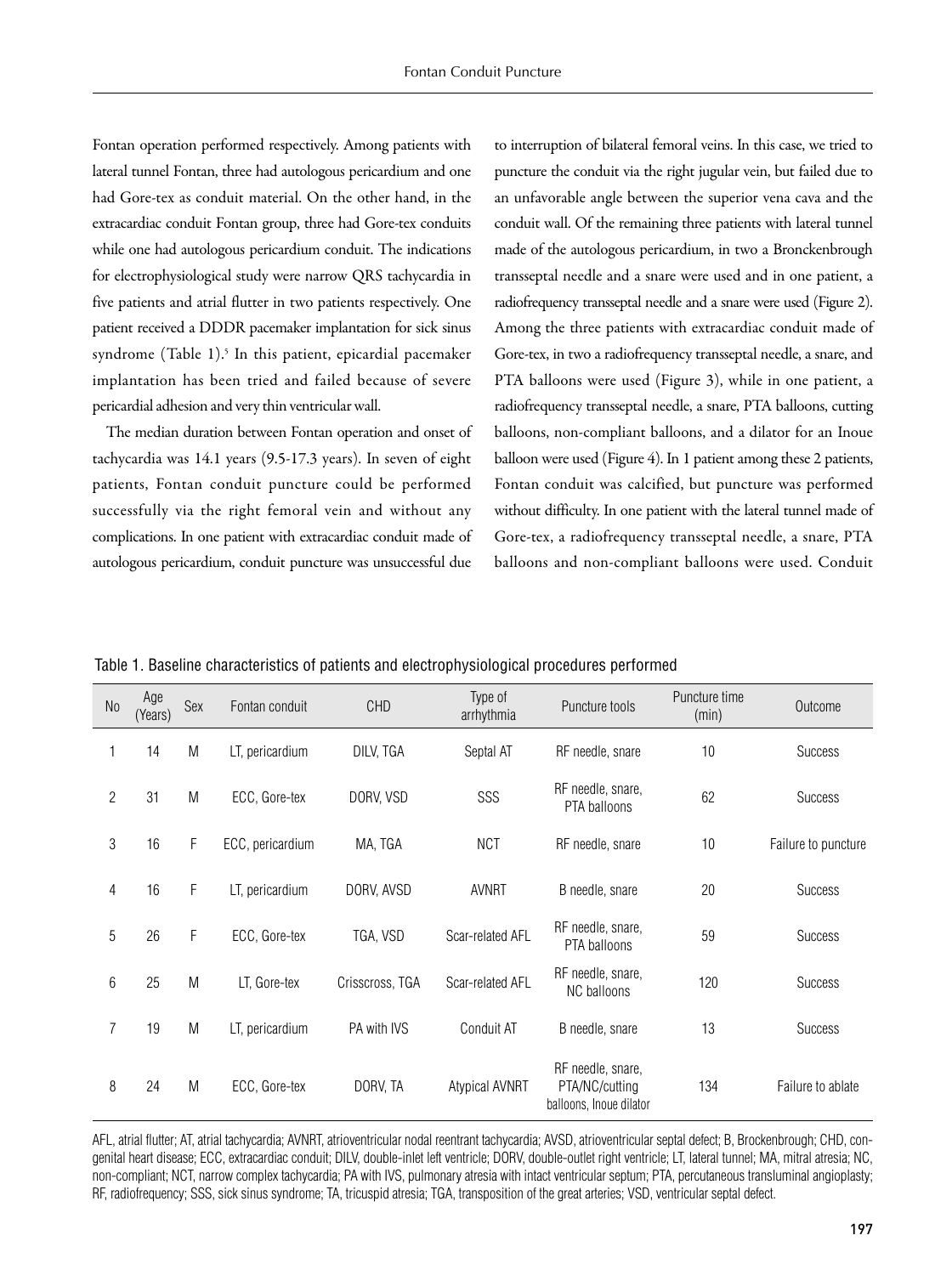puncture time in patients with Gore-tex conduit was 91 minutes (interquartile range, 59.8-130.5 min) while the time taken in patients with conduit made of autologous pericardium was 11.5 minutes (interquartile range, 10.0-18.3 min). The difference was statistically significant ( $p=0.020$ ). There was no significant association between conduit wall angle and puncture time  $(p=0.190)$ . There was also no significant association between duration from Fontan operation to conduit puncture and puncture time  $(p=0.629)$ .

Among the seven patients in whom conduit puncture was achieved, six had successful catheter ablation or pacemaker implantation. One patient with sick sinus syndrome had a ventricular lead successfully implanted into the ventricular apex via the conduit puncture and an atrial lead implanted on the conduit wall at the level of the atrium.5 In two patients, scarrelated intraatrial reentrant tachycardia was induced and the critical isthmus was successfully ablated. In two patients, focal atrial tachycardia was induced and the origins of tachycardia, at the interatrial septum in one patient and the conduit wall in another, were ablated. The usual type of atrioventricular nodal reentrant tachycardia was induced and the slow pathway was ablated under potential guidance in one patient. Catheter ablation failed in one patient. In this patient, atrioventricular nodal reentrant tachycardia was induced but a slow pathway could not be found in the rightward inferior extension and anteroseptal areas. The slow pathway was presumed to be located in the leftward area but this could not be confirmed as an unfavorable angle between the conduit puncture and the coronary sinus prevented coronary sinus catheterization.

#### **Discussion**

The present study showed that conduit puncture via the right femoral vein is feasible and safe in patients with lateral tunnel or extracardiac conduit Fontan circulation. The study also demonstrated that puncture of the conduit made of Gore-tex was more difficult and time-consuming compared to the puncture of the conduit made of pericardium.

In patients with lateral tunnel or extracardiac conduit Fontan circulation, it is difficult to perform electrophysiological procedures, because the intracardiac chambers are completely excluded from the systemic venous system. There are various routes described for approaching the intracardiac chambers, namely, trans-aortic, trans-conduit, trans-thoracic, sternotomy and trans-apical approaches.<sup>6-9</sup> Because thoracotomy and sternotomy approaches require surgical procedures under general anesthesia, trans-conduit and trans-aortic approach are more commonly considered for electrophysiological studies. Conduit punctures are usually performed with radiofrequency transseptal needles and PTA balloons.6,10 The electrophysiological catheters are placed via 3 pathways; transaortic approach for ventricular access, esophageal approach and trans-conduit puncture for atrial access.

It is challenging to puncture the Fontan conduit because of its unusual anatomy and presence of fibrosis around the conduit. In our study, the problem of unusual anatomy was overcome using cardiac computed tomography (CT) and intracardiac echocardiography. The cardiac and vascular anatomy was observed in detail and the conduit puncture site was planned using pre-procedure cardiac CT. Additionally, real-time intracardiac echocardiography was very useful in deciding where to puncture the conduit during the procedure. Radiofrequency transseptal needle was helpful in puncturing the fibrotic tissue around the conduit. However, the transseptal needle has a tendency to slide up along the conduit wall instead of puncturing it as the conduit wall is vertical. This was overcome by holding the dilator tip of the Swartz introducer with a snare catheter while using a transseptal needle.<sup>11</sup>

Puncture of the Fontan conduit made of Gore-tex is very challenging and time-consuming mainly because Gore-tex hardens over time. Planning an electrophysiological study in patients with Fontan conduit made of Gore-tex involves thorough preparation. This includes preparing for deep sedation or general anesthesia, placement of a Foley catheter, availability of various sizes and kinds of PTA balloons and dilators of an Inoue balloon.

We recommend the following steps in performing Fontan conduit puncture: (1) Fontan conduit angiography, (2) puncture with a Bronckenbrough transseptal needle stabilized by a snare, (3) puncture with a radiofrequency transseptal needle while holding it with a snare if that fails, (4) if success to puncture, but fail to insert the introducer into the atrium, inserting a wire into the atrium, (5) dilation with a PTA balloon, (6) if fail, dilation